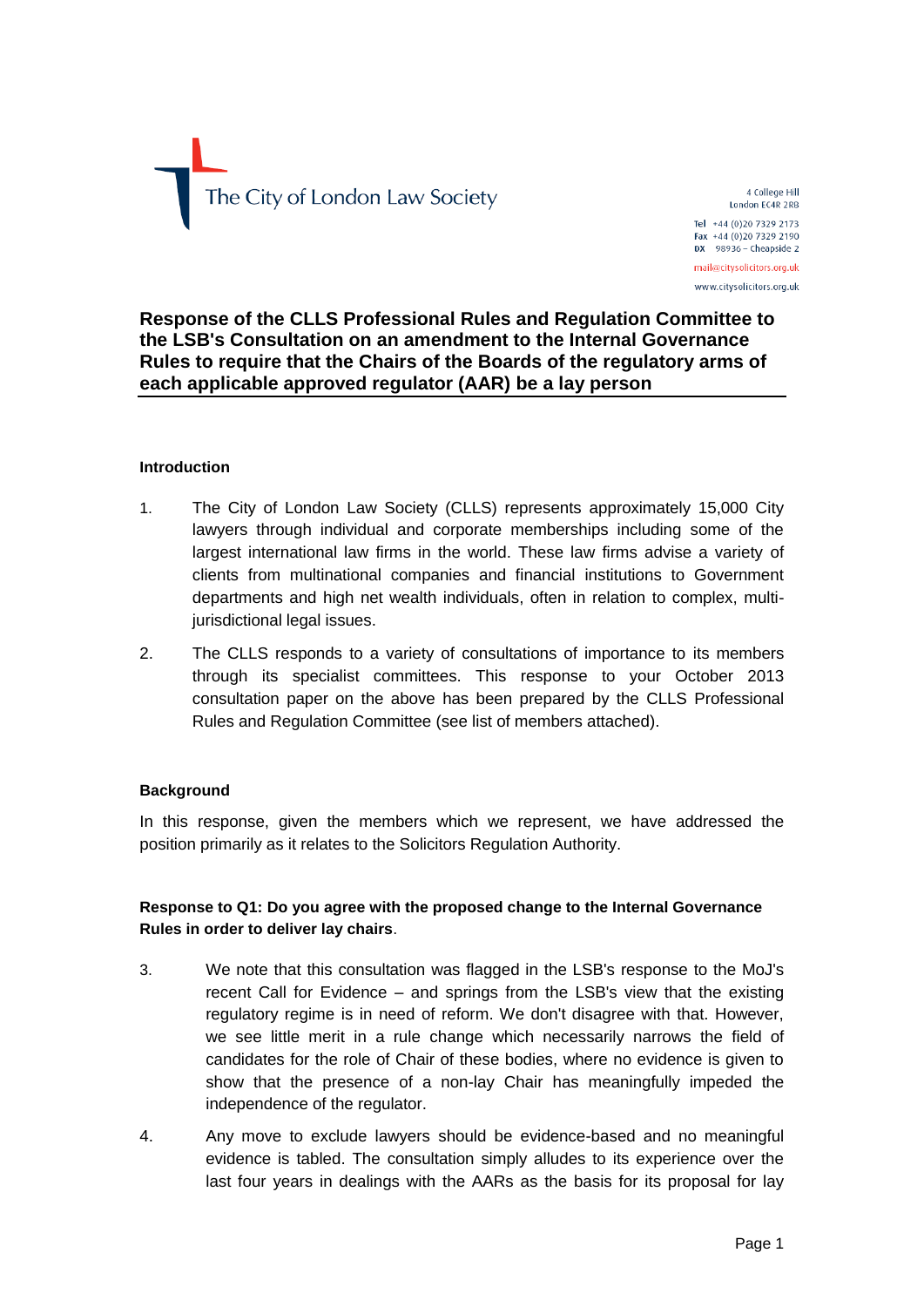chairs and gives no concrete examples of the alleged bias it's proposed to address. Reference to an unfinished investigation into an interaction between the Bar Council and the Bar Standards Board is insufficiently persuasive, in our view, to support the proposal.

- 5. As the LSB acknowledges, three of the relevant regulators have lay chairs even where, as now, it is permissible to have a lay or non-lay chair. One would hope that this evidences a decision to appoint the right candidate, regardless of their professional qualification. Moreover, we would have thought that a comparison between the relative performance of the approved regulators which currently have lay chairs with that of the regulators which do not should have yielded some evidence in support of the LSB's proposal, if the former were in any meaningful way proving more effective than the latter in supporting the regulatory objectives. The absence of such a comparison suggests either that the evidence does not support the LSB's proposition or that, at best, it is inconclusive.
- 6. Further, we think that the LSB exaggerates the power that the Chair exerts and the role he or she performs. It speaks of the profession's voice in the regulator being "uniquely determinative" where the Chair is not a lay person, but gives no evidence to support this.
- 7. It strikes us as perverse to rule out of contention those with practical experience of the legal sector – particularly where the Boards of all of the relevant regulators already have a lay majority.
- 8. No comparable bodies in other professional fields (save for the General Optical Council) are required to have a lay chair. That hasn't prevented the appointment of lay chairs by, for example, the General Dental Council, the General Osteopathic Council and the General Pharmaceutical Council.
- 9. While it is the LSB's view, expressed in its response to the MoJ's Call for Evidence, that "full independence of regulators from the professions" is a necessary pre-requisite to risk-based regulation, that is not an argument to exclude the practitioner. The current debate over press regulation and the importance of a free press, should remind us that, similarly, the independence of the legal profession constitutes "an essential guarantee for the promotion and protection of human rights and is necessary for effective and adequate access to legal services."<sup>1</sup>
- 10. We do not therefore support the proposed change, as:
	- we do not agree with the underlying presumption that independent regulation should exclude the practitioner
	- there is no evidence adduced that a non-lay chair, where the majority of the members are, in any event, lay members, sways the regulator to favour the profession
	- it unnecessarily reduces the pool of talent from which to draw for such appointments.

<sup>1</sup> <sup>1</sup> IBA Standards for the independence of the Legal Profession (Adopted 1990)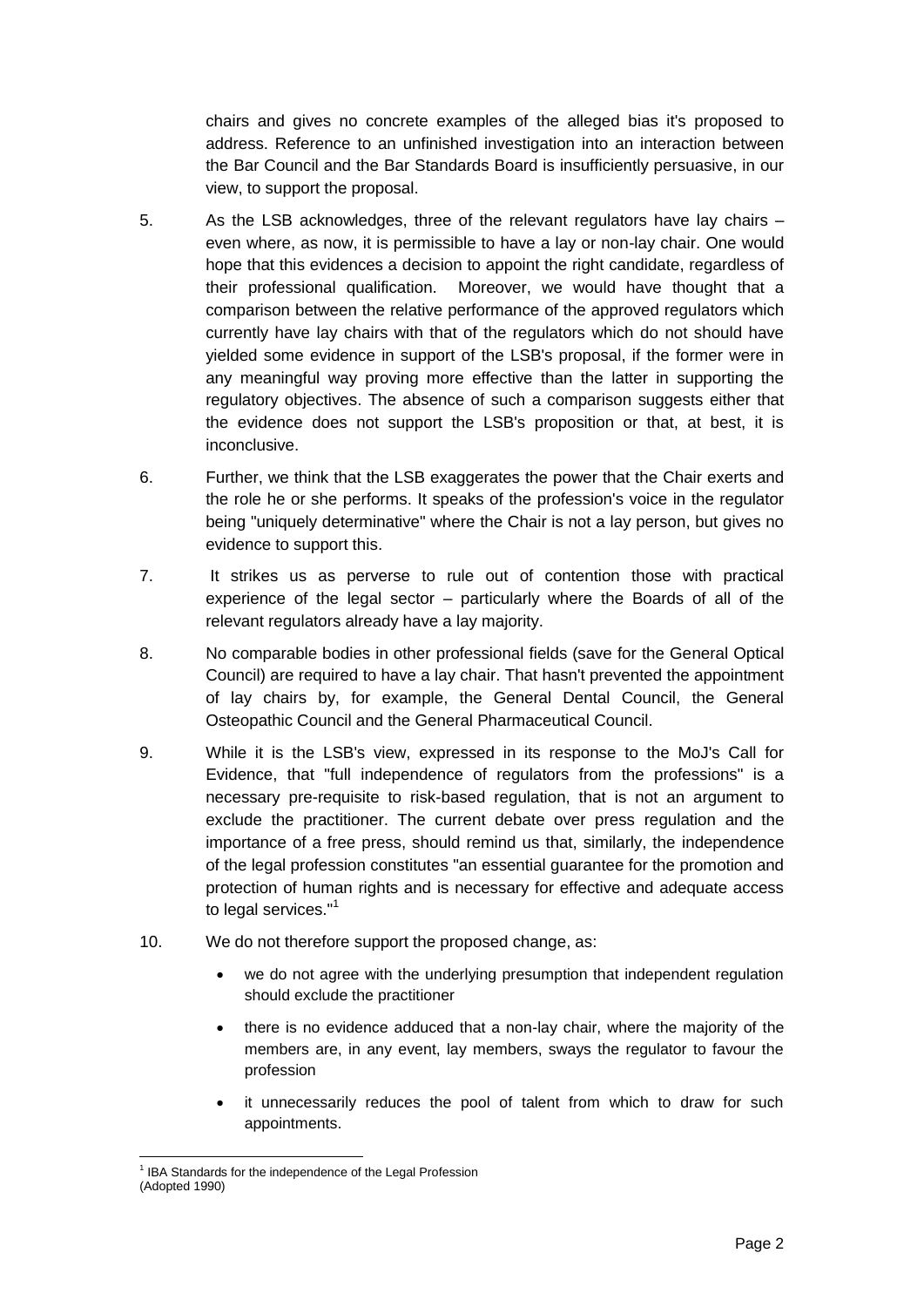**Q2: Do you think the proposed change should take immediate effect or only be applicable to future appointments.**

11. If, despite our view, the rule change goes ahead it would clearly be unwarrantedly disruptive to curtail current terms of appointment. Any change should be applicable to future appointments.

**Q3: Do you agree that the requirement for lay chairs to apply only to the applicable approved regulators**.

12. Again, subject to our view that there should not be such a requirement, for consistency, we think that this requirement should apply to all approved regulators.

**Q4: Do you agree with the proposed exclusion of the Master of Faculties from the proposed change.**

13. Yes.

Date 14 November 2013

# © CITY OF LONDON LAW SOCIETY 2013

All rights reserved. This paper has been prepared as part of a consultation process. Its contents should not be taken as legal advice in relation to a particular situation or transaction.